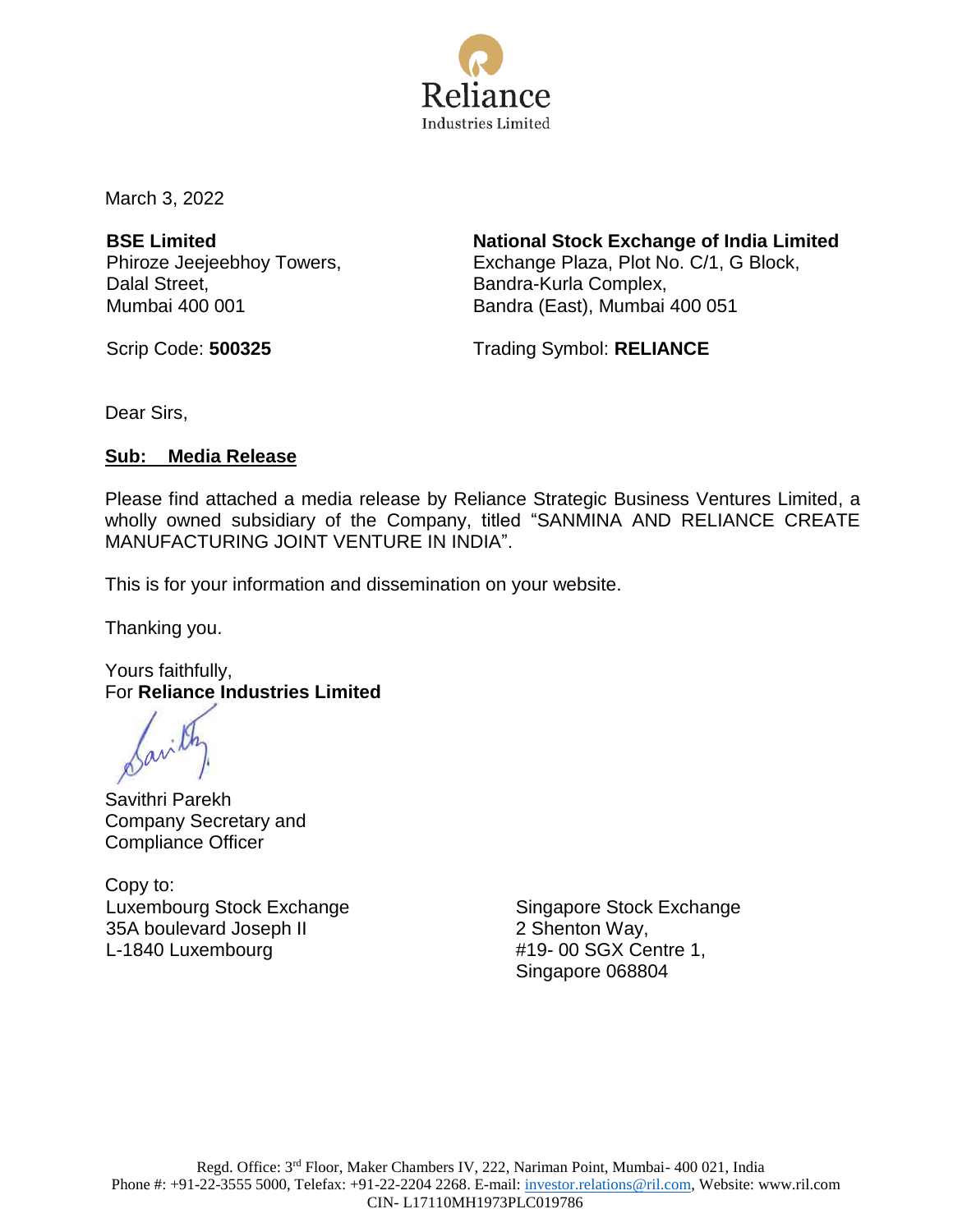



#### **MEDIA RELEASE**

# **SANMINA AND RELIANCE CREATE MANUFACTURING JOINT VENTURE IN INDIA**

#### **Supports "Make in India" initiative for State-of-the-Art Electronics Hardware**

# **Caters to growing demand for high technology infrastructure hardware in India as well as addresses export opportunities**

**San Jose, CA / Mumbai, March 03, 2022:** Sanmina Corporation (Sanmina) (NASDAQ: SANM), a leading integrated manufacturing solutions company and Reliance Strategic Business Ventures Limited (RSBVL), a wholly-owned subsidiary of Reliance Industries Limited (RIL), India's largest private sector company, today announced that they have entered into an agreement to create a joint venture through an investment in Sanmina's existing Indian entity (Sanmina SCI India Private Ltd, "SIPL"). This partnership will leverage Sanmina's 40 years of advanced manufacturing experience and Reliance's expertise and leadership in the Indian business ecosystem. The day-to-day business will continue to be managed by Sanmina's existing management team in Chennai, which will be seamless from an employee and customer perspective.

The joint venture will create a world-class electronic manufacturing hub in India, in line with the Hon'ble Prime Minister's "Make in India" vision. The joint venture will prioritize high technology infrastructure hardware, for growth markets, and across industries such as communications networking (5G, cloud infrastructure, hyperscale datacenters), medical and healthcare systems, industrial and cleantech, and defense and aerospace. In addition to supporting Sanmina's current customer base, the joint venture will create a state-of-the-art 'Manufacturing Technology Center of Excellence' that will serve as an incubation center to support the product development and hardware start-up ecosystem in India, as well as promote research and innovation of leading-edge technologies.

RSBVL will hold 50.1% equity stake in the joint venture entity with Sanmina owning the remaining 49.9%. RSBVL will achieve this ownership primarily through an investment of upto Rs 1,670 crore in new shares in Sanmina's existing Indian entity, while Sanmina will contribute its existing contract manufacturing business. As a result of the investment, the joint venture will be capitalized with over \$200 million of cash to fund growth.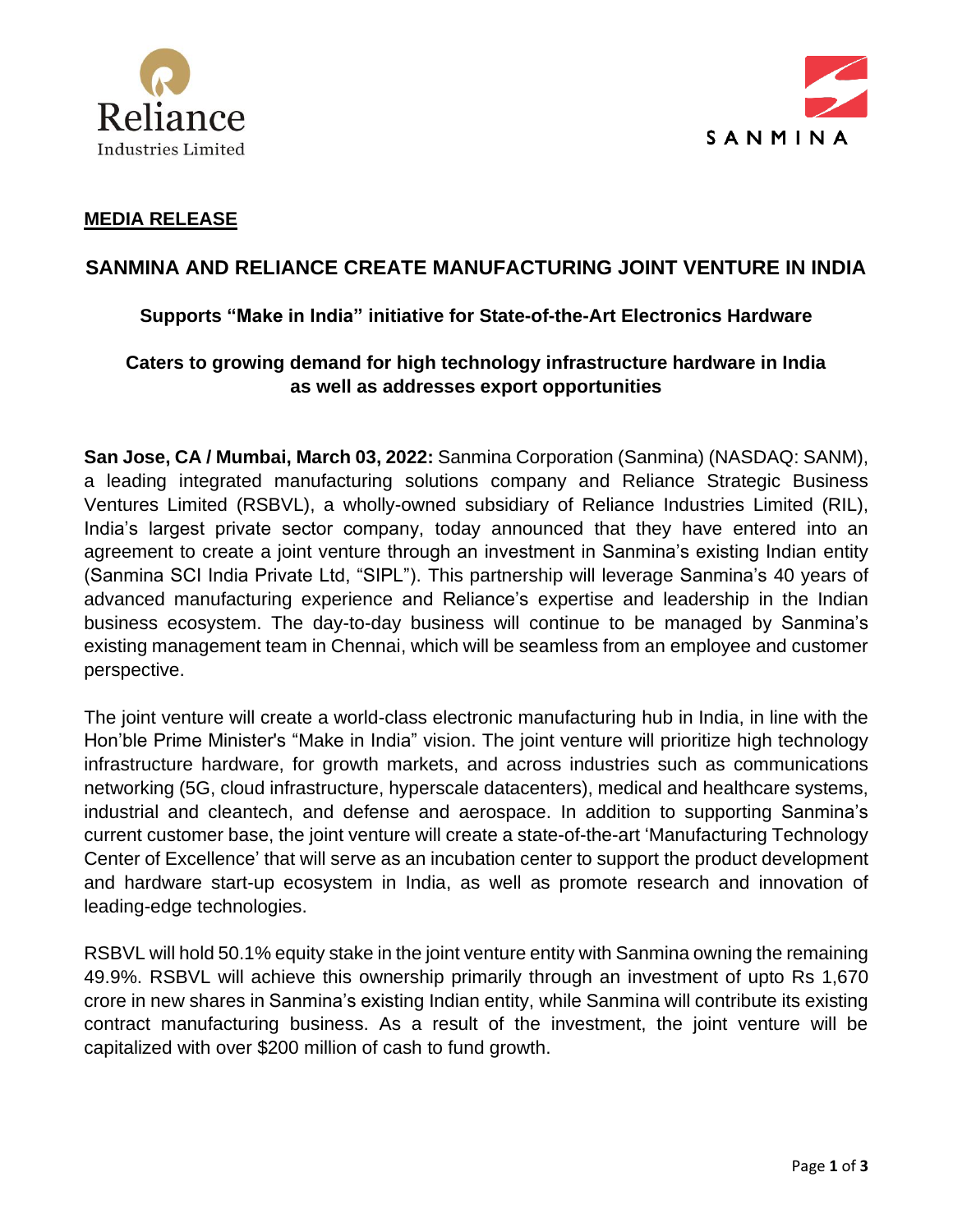



Revenues for SIPL were approximately Rs 12.3 billion (or approximately US\$165 million) for the fiscal year ended March 31, 2021. Through this joint venture, Sanmina expects to significantly grow the scale of this business over time and expand its Indian manufacturing footprint to serve the local and global demand for Hi-Tech equipment across industries. All the manufacturing will initially take place at Sanmina's 100-acre campus in Chennai, with the ability for site expansion to support future growth opportunities as well as to potentially expand to new manufacturing sites in India over time based on business needs.

"We are excited to partner with Reliance to build the premier integrated manufacturing solutions company in India," stated **Jure Sola, Chairman and Chief Executive Officer of Sanmina**. "This joint venture will service both domestic and export markets and represents a major milestone in the Indian governments "Make in India" initiative."

**Akash Ambani, Director, Reliance Jio,** said, "We are delighted to work with Sanmina to access the significant market opportunity for high-tech manufacturing in India. For both growth and security, it is essential for India to be more self-reliant in electronics manufacturing in Telecom, IT, Data Centers, Cloud, 5G, New Energy and other industries as we chart our path in the new digital economy. Through this partnership we plan to boost innovation and talent in India, meeting both Indian and global demand."

Completion of the transaction is subject to customary closing conditions, including regulatory approvals. The transaction is expected to close no later than September 2022.

# **About Sanmina:**

Sanmina Corporation is a leading integrated manufacturing solutions provider serving the fastest growing segments of the global Electronics Manufacturing Services (EMS) market. Recognized as a technology leader, Sanmina provides end-to-end manufacturing solutions, delivering superior quality and support to Original Equipment Manufacturers (OEMs) primarily in the communications networks, cloud solutions, industrial, defense, medical and automotive markets. Sanmina has facilities strategically located in key regions throughout the world. More information about the company is available at [www.sanmina.com.](http://www.sanmina.com/)

#### **About Reliance Industries Limited (RIL):**

Reliance is India's largest private sector company, with a consolidated turnover of INR 539,238 crore (\$73.8 billion), cash profit of INR 79,828 crore (\$10.9 billion), and net profit of INR 53,739 crore (\$7.4 billion) for the year ended March 31, 2021. Reliance's activities span hydrocarbon exploration and production, petroleum refining and marketing, petrochemicals, retail and digital services.